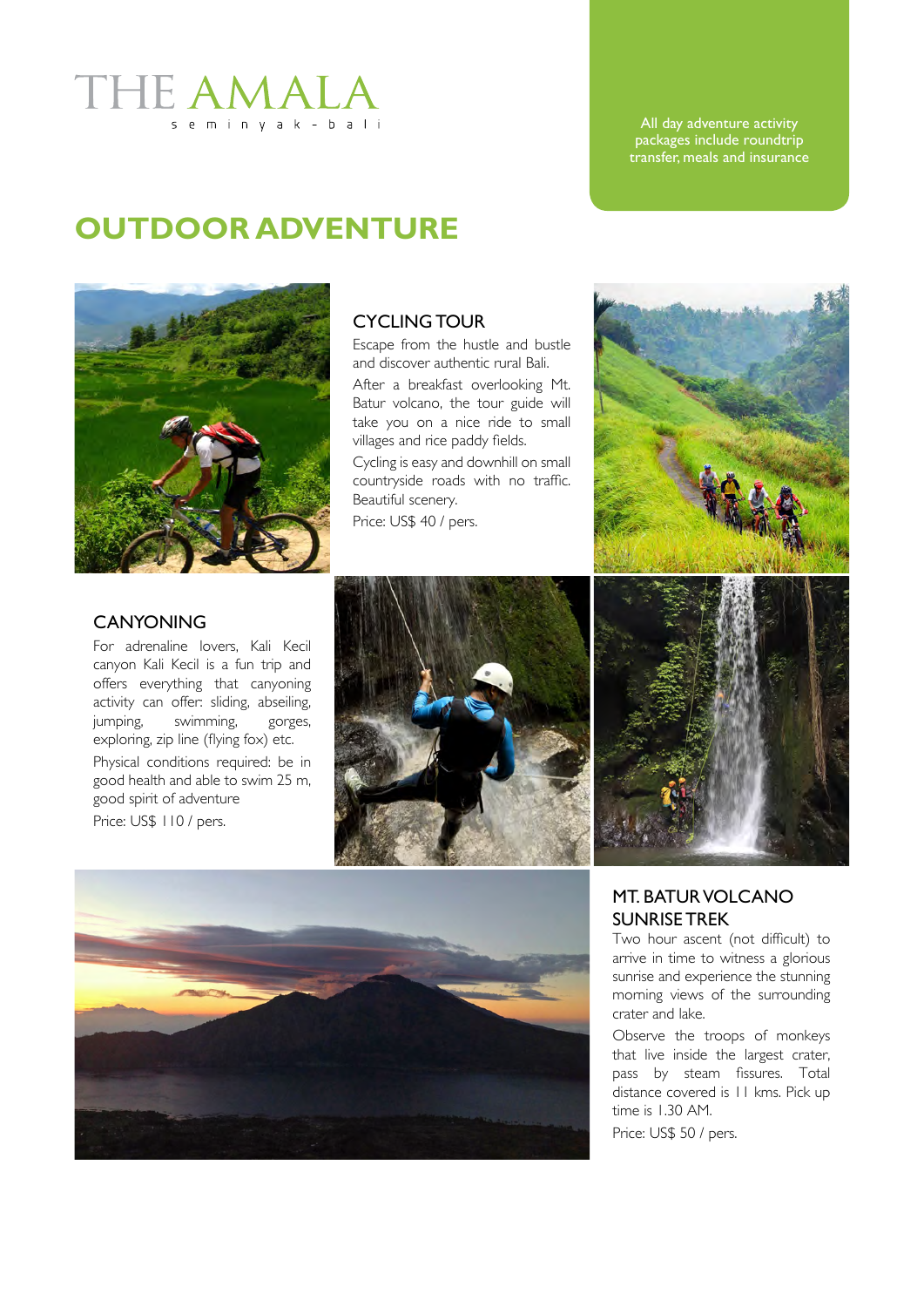### THE AMAI seminyak-bali

#### All day adventure activity packages include roundtrip transfer, meals and insurance

## **OUTDOOR ADVENTURE**



### **RAFTING**

Paddle, splash and thrill during a two hour visually spectacular rafting trip down the Ayung River. The guide will safety maneuver you through round 10 km of exciting class II & III rapids.

Enjoy the beautiful scenery by the river banks: waterfall, bamboos, palm trees and rice paddy fields along the way. Fun and great adventure!

Price: US\$ 79 / pers.



#### Horse riding

The horses are healthy, well-trained and will make you spend an unforgettable moment going through villages, passing by rice paddy fields, beach riding, creek crossings, river crossing, stopping at a bat cave for exceptional cliff top views and passing beach temples.

Weight restriction: max. 75 kgs 1 hour: US\$ 40 / pers. 2 hours: US\$ 70 / pers.





#### ATV / QUAD RIDE

If you feel adventurous, experience the fun and exhilaration of cruising along the black sand beach, crossing fresh water streams, viewing the rural panorama and surfside Yeh Gangga. The tour will be lead by an experienced guide.

1 hour: US\$ 55 / pers. - US\$ 95 / tandem

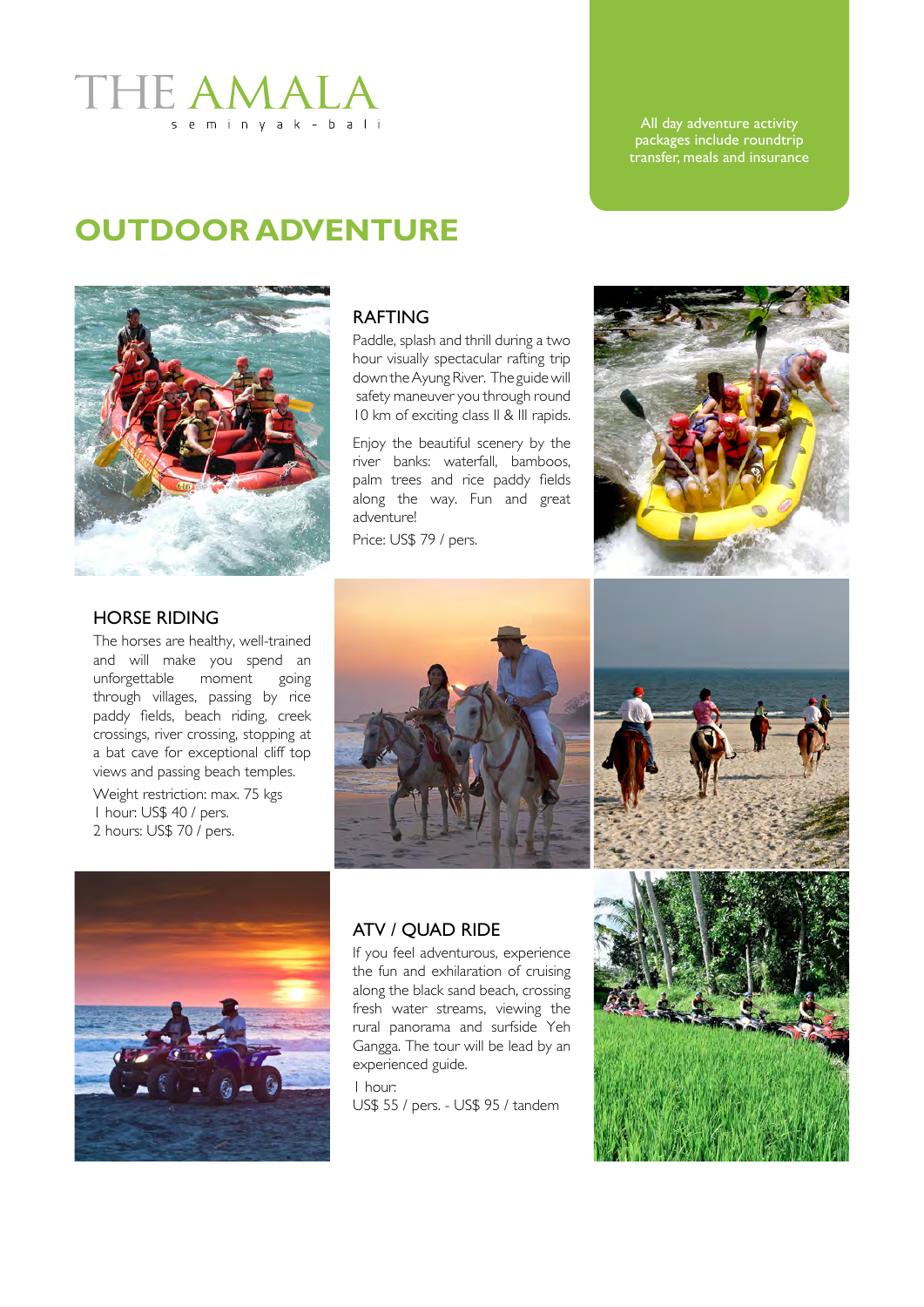

All watersports activities include roundtrip transfers, equipment and insurance. Schedule is flexible.

## **Watersports**



Beach & Marine sports In the quiet bay and calm sea, enjoy an afternoon out and experience pure adrenaline sensation.

- Parasailing: US\$ 30 / round
- Water Skiing, wakeboarding: US\$ 35 / 15 min
- Jet Ski / Wave runner: US\$ 35 / 15 min
- Banana Boat, rolling donut: US\$ 30 / 15 min
- Flying fish: US\$ 35 / 15 min
- Glass bottom boat: US\$ 35 / 1 h
- Seawalker : US\$ 95 / 1 h Details for each activity available at the reception.



#### **SURFING**

Seminyak and Kuta are a great easy spot to discover Bali's most popular sport. Give it a try and you will see that with the help of your instructor it is much easier than it seems! Each lesson is 2,5 hours.

- Group lesson: US\$ 35 / pers
- Semi-private lesson: US\$ 45 / pers
- Private lesson: US\$ 60 / pers







#### Diving & Snorkeling

Sitting on edge of the golf stream, Lembongan has some of the clearest water all the year and an abundance of marine life that is second to none. Lembongan / Nusa Penida Island:

- Snorkeling : US\$ 70 / pers
- Diving (Fun-dive): US\$ 170 / pers